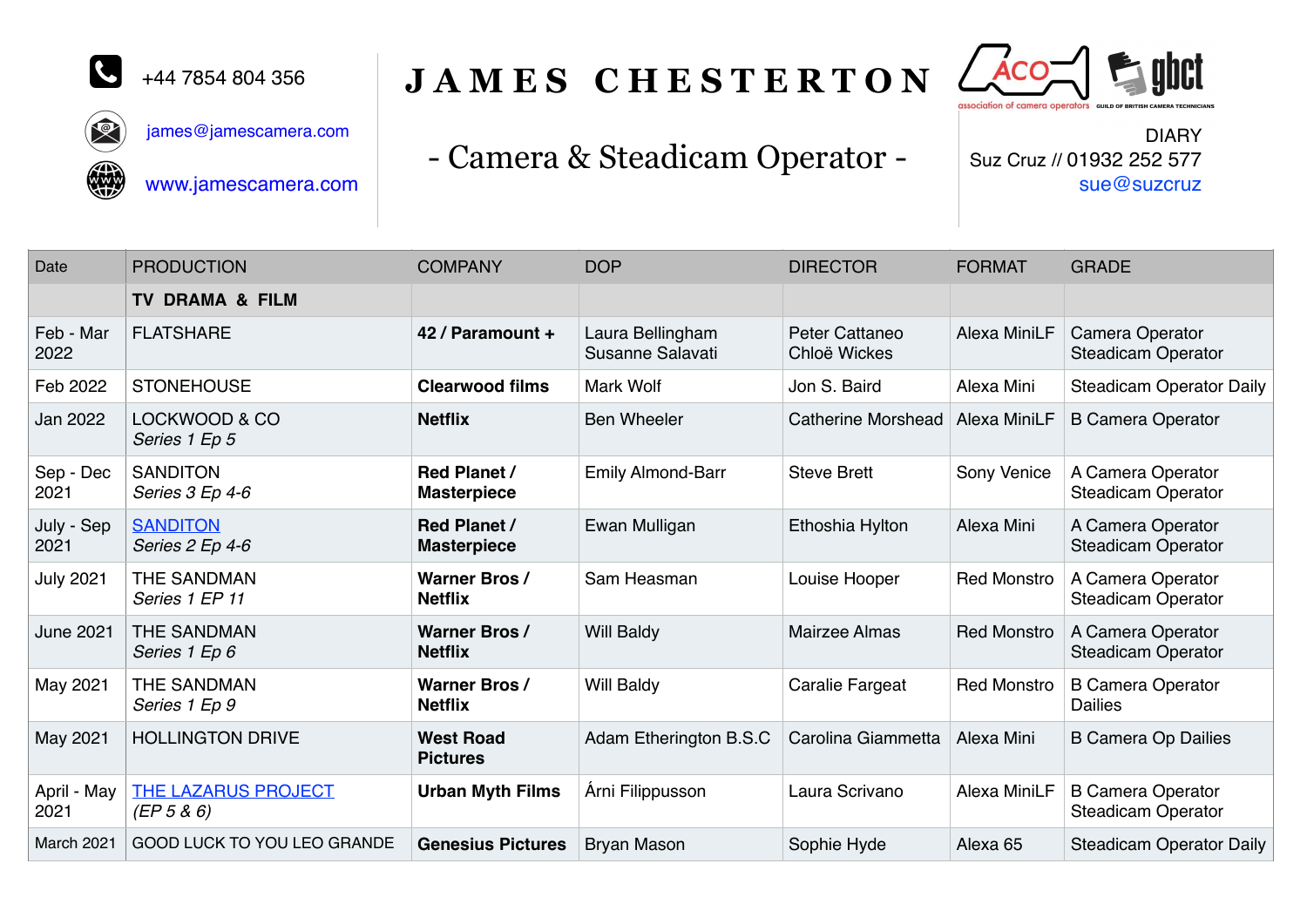| Date                     | <b>PRODUCTION</b>                          | <b>COMPANY</b>                                 | <b>DOP</b>                                        | <b>DIRECTOR</b>                      | <b>FORMAT</b> | <b>GRADE</b>                                                      |
|--------------------------|--------------------------------------------|------------------------------------------------|---------------------------------------------------|--------------------------------------|---------------|-------------------------------------------------------------------|
| Sept - Dec<br>2020       | <b>TRYING</b><br>Series 2                  | Apple TV+                                      | <b>Arthur Mulhern</b>                             | Jim O'Hanlon                         | Sony Venice   | <b>B Camera Operator</b><br><b>Steadicam Operator</b>             |
| Dec 2019                 | <b>INDUSTRY</b>                            | <b>Bad Wolf</b>                                | <b>Catherine Derry</b><br><b>Milos Moore</b>      | Tinge Krishnan<br>Mary Nighy         | Sony Venice   | <b>B Camera Operator Daily</b><br><b>Steadicam Operator Daily</b> |
| Dec 2019                 | <b>TWIST</b>                               | <b>Unstoppable Film</b>                        | <b>Håvard Helle</b>                               | Martin Owen                          | Alexa Mini    | A Camera Op (dailies)                                             |
| Nov 2019                 | <b>SHE WILL</b>                            | <b>Slug Love films</b>                         | Jamie Ramsay                                      | <b>Charlotte Colbert</b>             | Sony Venice   | Steadicam (dailies)                                               |
| Oct 2019                 | THE DUTCHES                                | <b>Clerkenwell Films</b>                       | Karl Oskarsson                                    | <b>Toby MacDonald</b>                | Alexa MiniLF  | Steadicam (dailies)                                               |
| Sept-Oct<br>2019         | THE PALE HORSE                             | <b>Mammoth Screen</b>                          | Jarin Blaschke A.S.C<br><b>Stuart Biddlecombe</b> | Leonora Lonsdale                     | Alexa Mini    | <b>Steadicam Operator</b>                                         |
| Sep 2019                 | <b>SANDY LANDS</b><br>Series 1             | <b>King Bert</b>                               | Pete Edwards                                      | <b>Michael Cumming</b>               | Arri Amira    | <b>B</b> camera Operator<br>2nd Unit DOP                          |
| Jun - Sep<br>2019        | <b>TRYING</b><br>Series 1                  | Apple TV+                                      | <b>Arthur Mulhern</b>                             | Jim O'Hanlon                         | Sony Venice   | <b>B</b> Camera operator<br>Steadicam operator                    |
| Nov 2018 -<br>April 2019 | <b>THE CAPTURE</b><br>Series 1             | <b>Heyday Television</b><br><b>Productions</b> | Rasmus Arrildt D.F.F                              | <b>Ben Chanan</b>                    | Alexa Mini    | <b>B Camera Operator</b><br><b>Steadicam Operator</b>             |
| July - Sept<br>2018      | <b>THE GOOD KARMA HOSPITAL</b><br>Series 3 | <b>Tiger Aspect</b>                            | Graham Frake B.S.C                                | Philip John<br>John McKay            | Alexa Mini    | <b>B Camera Operator</b><br><b>Steadicam Operator</b>             |
| March 2018               | A MOTHERS LOVE                             | <b>Blacklight</b>                              | <b>Tasha Back</b>                                 | Anwar Boulita                        | Alexa Mini    | <b>Steadicam Operator</b>                                         |
| March 2018               | THROUGH THE GATES                          | <b>Blacklight</b>                              | Rina Yang                                         | Stella Edwards                       | Alexa Mini    | <b>Steadicam Operator</b>                                         |
| March 2018               | <b>THAT GIRL</b>                           | <b>Blacklight</b>                              | Ruben Dechamp                                     | <b>Dionne Edwards</b>                | Alexa Mini    | <b>Steadicam Operator</b>                                         |
| Oct-Dec<br>2017          | IN THE LONG RUN<br>Series 1                | <b>ITLR Productions</b><br><b>SKY one</b>      | <b>Ray Coates</b>                                 | Declan Lowney<br><b>Cecile Emeke</b> | Alexa Mini    | <b>Steadicam Operator</b><br><b>B</b> camera Op Dailies           |
| June 2016                | <b>COLLATERAL</b><br>EP <sub>5</sub>       | Netflix / BBC                                  | Balazs Bolygo B.S.C                               | <b>SJ Clarkson</b>                   | Sony F55      | Steadicam (Daily)                                                 |
|                          | <b>COMMERCIAL &amp; FASHION</b>            |                                                |                                                   |                                      |               |                                                                   |
| March 2021               | <b>DYSON</b>                               | <b>Exposure</b>                                | Dave Mackie                                       | Ben Woolf                            | Sony Venice   | <b>Trinity Operator</b>                                           |
| March 2020               | <b>VOXI</b>                                | <b>The Mill</b>                                | Anna Mcdonnald                                    | Jocelyn Anquetil,                    | Alexa Mini    | <b>Trinity Operator</b>                                           |
| Feb 2020                 | <b>HSBC</b>                                | <b>Media Zoo</b>                               | James Chesterton                                  | Zac Ruzicka                          | Arri Amira    | Director of photography                                           |